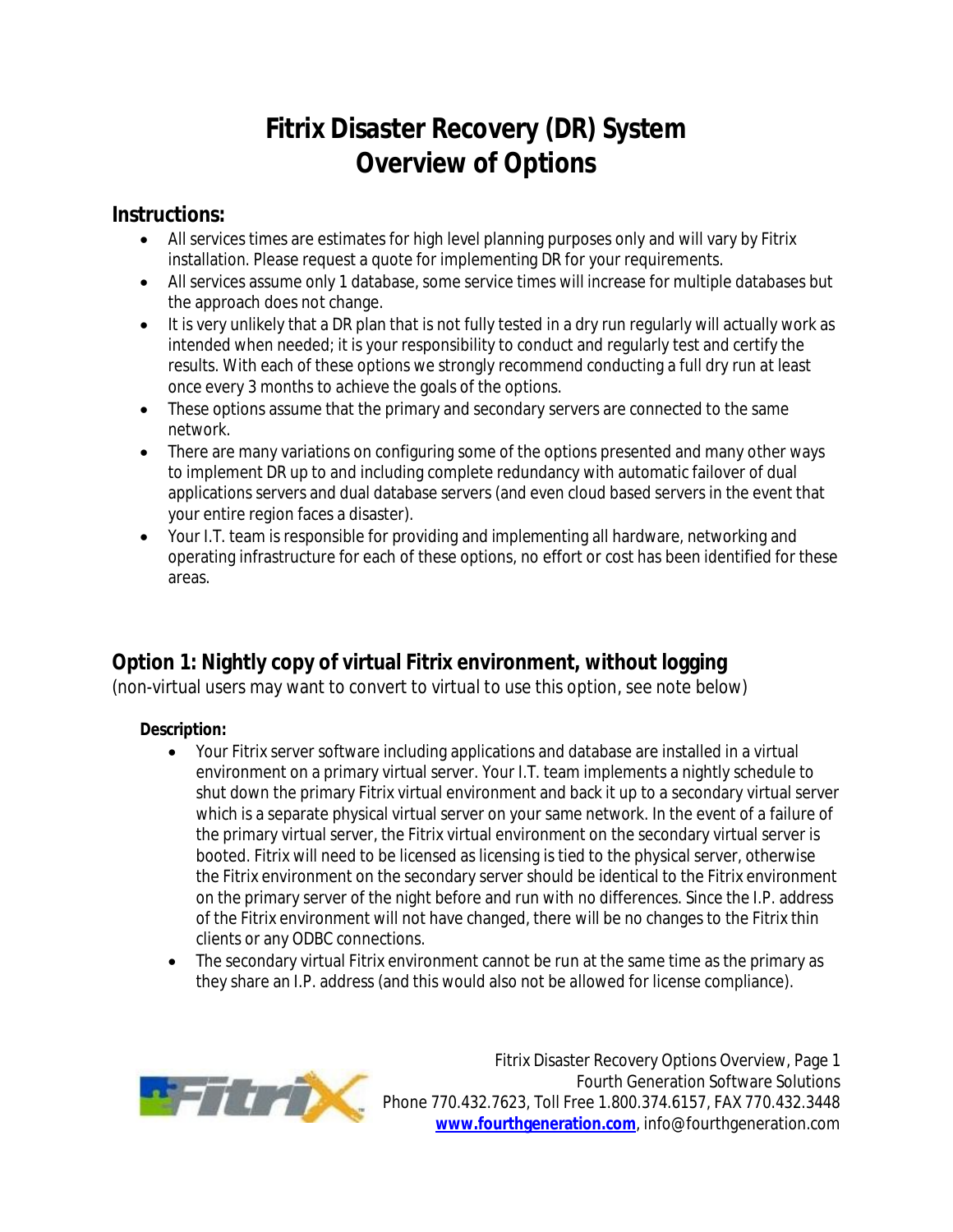• If your Fitrix installation is not currently virtual, your I.T. department can convert it to virtual using standard 'p-to-v' (physical to virtual) tools with no impact on the operation of Fitrix (relicensing will be required).

#### **Services Required from FGSS:**

- Fitrix will need to be relicensed after a recovery to a different server (1 hour).
- Support during a dry run that your I.T. team conducts. (1-3 hours).

#### **License Cost:**

• There is no additional licensing.

#### **Recovery Time:**

- 1 to 3 hours typically (your I.T. team may be able to get this down to <1 hour if immediately available and fully up to speed).
- Just boot the secondary environment and license it.

#### **Data Loss:**

- All data is lost back to the prior days end of business (maximum 1 business day).
- (this can be reduced via log restore option below).

#### **Other Considerations:**

- No impact on users thin client, odbc connections are unaffected.
- The secondary server cannot be used for queries or any other purpose (this is both a licensing restriction and the primary and secondary virtuals will share the same I.P. address and cannot be booted simultaneously.

#### **Total license and service cost estimate: \$600.00**

# **Option 1A: Nightly copy of virtual Fitrix environment, with logging**

#### **Description:**

- This is option 1 with logging added (see option 1 for additional details).
- Database logging will be implemented so that as the database is used, all changes and additions are recorded as they are made to an external device such as a remotely mounted hard drive folder or a tape drive. In the event of a disaster, the log will be recovered to the DR database so that only uncompleted transactions are lost.
- This would typically mean that no work would be lost except for work that had not been saved (an order that is being keyed for example).
- The Informix database transaction logic is enforcing data integrity.

#### **Services Required from FGSS:**

- In addition to Option 1:
- Configure the primary server to: (6 hours)
	- o Log to an external device (to be made available by your I.T. department).
	- o Checkpoint the database and restart the log during the nightly export.
- Train your I.T. department to recover the log (otherwise you can contact us to do this but we can only make best efforts at the turn-around time) (6 hours).
- Conduct a full dry run with your I.T. department (6 hours).

#### **License Cost:**



Fitrix Disaster Recovery Options Overview, Page 2 Fourth Generation Software Solutions Phone 770.432.7623, Toll Free 1.800.374.6157, FAX 770.432.3448 **www.fourthgeneration.com**, info@fourthgeneration.com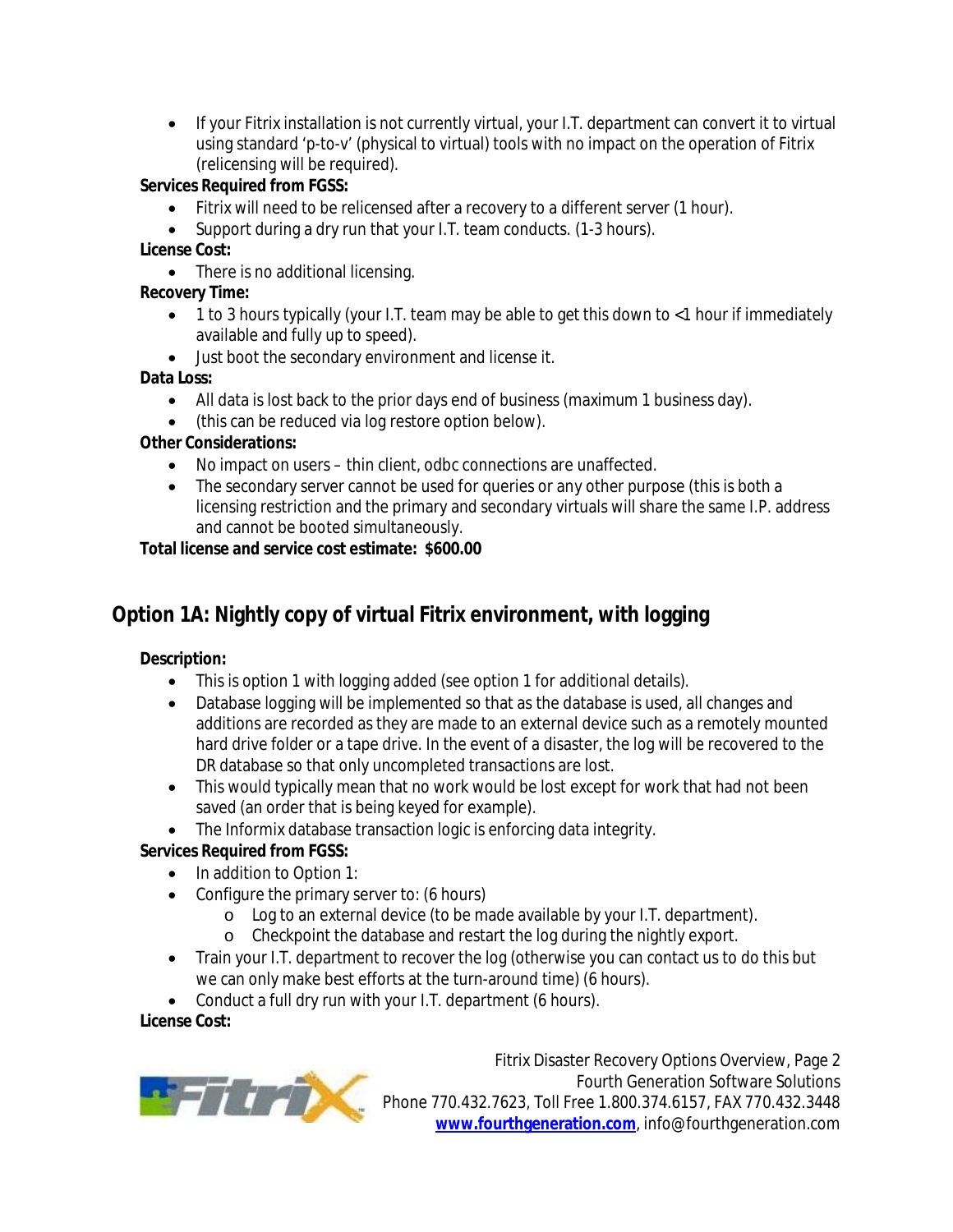• There is no additional licensing.

#### **Recovery Time:**

- 1 to 3 hours typically.
- boot the secondary environment and license it.
- Recover the database log.

#### **Data Loss:**

Minimal (typically only unsaved transactions are lost).

#### **Other Considerations:**

- $\bullet$  In addition to option 1:
- This adds an additional level of complexity which requires support and is not likely to work when needed if not tested frequently and your I.T. team kept up to speed on the process.

**Total license and service cost estimate (In addition to approximately \$600 for Option 1): \$3,200.00**

# **Option 2: Warm Standby Server without logging**

#### **Description:**

- The warm standby server can be physical or virtual. For the purpose of this description a physical server will be assumed (the only difference for virtual is that the initial setup effort may be reduced by cloning the primary rather than the full installation.)
- A complete copy of the Fitrix software will be installed on the secondary server and licensed as a 'warm standby server' meaning that the software can be running and ready for use at all times but cannot be used for any useful purpose such as running queries or reports based on the prior day's close of business (If this is desired the only difference is that a full license is required and this would be considered a 'hot standby server.)
- A nightly process will be implemented to export the primary database then import it on the secondary server.
- All software changes made on the primary server will need to be updated to the secondary server. (This will increase your ongoing support costs but does not affect the cost or effort to implement this option).
- As the secondary server will have a separate I.P. Address from the primary, each Fitrix user will require a separate Fitrix Thin Client login profile for accessing the secondary server which they must only use in the event of a disaster. (we recommend that your server login script(s) be altered to fail if this option is used accidently by a user and the restriction removed in the event of a disaster).
- All ODBC connections to the primary server will need to be changed to the secondary server in the event of a disaster.

#### **Services Required from FGSS:**

- Full installation and configuration of all Fitrix server software (15-35 hours).
- Implement and test nightly export/import (10 hours).
- Update install point and 1<sup>st</sup> user for additional login profile(s) (your I.T. team to deploy all other users) (3 hours).



Fitrix Disaster Recovery Options Overview, Page 3 Fourth Generation Software Solutions Phone 770.432.7623, Toll Free 1.800.374.6157, FAX 770.432.3448 **www.fourthgeneration.com**, info@fourthgeneration.com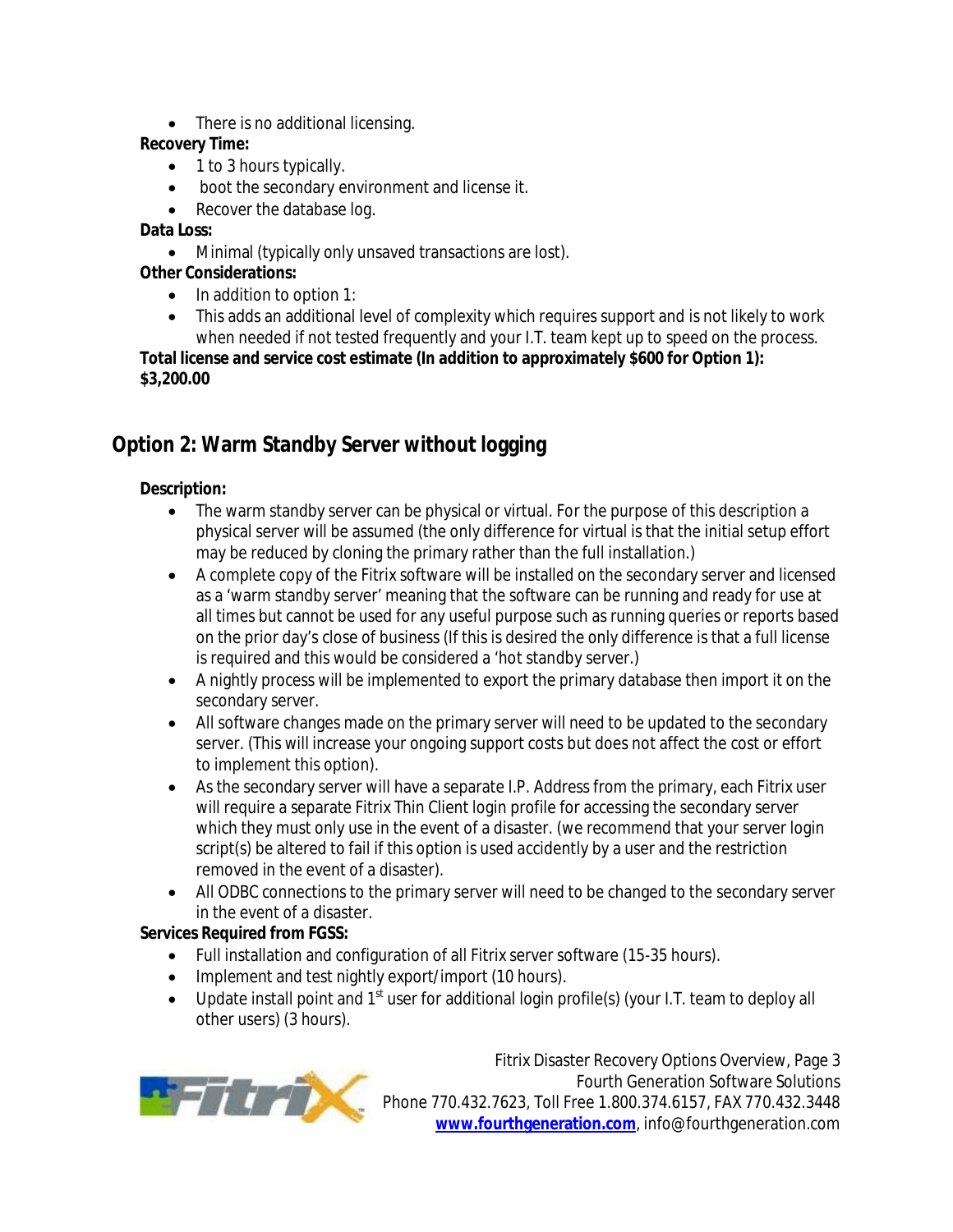• Support during a dry run test that your I.T. team conducts. (3 hours)

#### **License Cost:**

 Fitrix DR license, 10% of regular license cost, DR licenses much match primary licenses (same user count).

#### **Recovery Time:**

- $\bullet$  < 1 hour typically.
- Unless the logins are disabled the system is ready to use.
- (ODBC connections must be changed if applicable).

#### **Data Loss:**

- All data is lost back to the prior days end of business (maximum 1 business day).
- (this can be reduced via log restore option below).

#### **Other Considerations:**

- Users must use an alternate login profile.
- ODBC connections must be changed.
- The secondary server can be used for queries or reporting with additional licensing.

**Total license and service cost estimate: \$11,000 average**

- **Typical services \$6,000 - \$10,000**
- **DR licensing for Fitrix Standard Edition with 5 MFG modules and 15 users total \$3,100.00**

# **Option 2A: Warm Standby Server with logging**

#### **Description:**

- This is option 2 with logging added (see option 2 for additional details).
- Database logging will be implemented so that as the database is used, all changes and additions are recorded as they are made to an external device such as a remotely mounted hard drive folder or a tape drive (typically a remotely mounted folder on the secondary Fitrix server). In the event of a disaster, the log will be recovered to the DR database so that only uncompleted transactions are lost.
- This would typically mean that no work would be lost except for work that had not been saved (an order that is being keyed for example).
- The Informix database transaction logic is enforcing data integrity.

#### **Services Required from FGSS:**

- In addition to Option 2:
- Configure the primary server to: (6 hours)
	- o Log to an external device (to be made available by your I.T. department).
	- o Checkpoint the database and restart the log during the nightly export.
- Train your I.T. department to recover the log (otherwise you can contact us to do this but we can only make best efforts at the turn-around time) (4 hours).
- Conduct a full dry run with your I.T. department (6 hours).

#### **License Cost:**

• There is no additional licensing.

#### **Recovery Time:**



Fitrix Disaster Recovery Options Overview, Page 4 Fourth Generation Software Solutions Phone 770.432.7623, Toll Free 1.800.374.6157, FAX 770.432.3448 **www.fourthgeneration.com**, info@fourthgeneration.com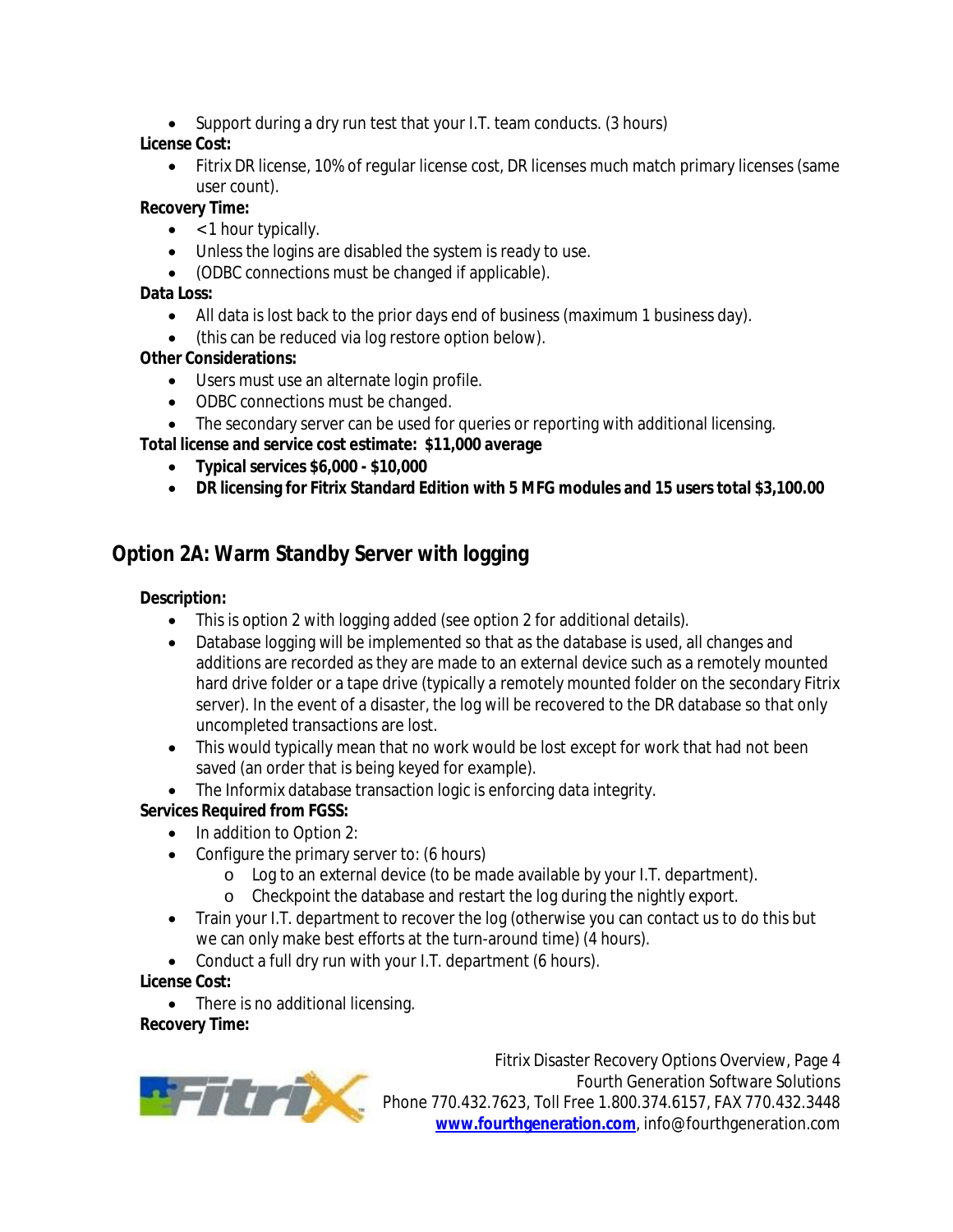- 1 to 3 hours (can be <1 hour if your I.T. staff is immediately available and up to speed).
- Recover the database log.
- Enable the logins if disabled.
- (ODBC connections must be changed if applicable).

#### **Data Loss:**

Minimal (typically only unsaved transactions are lost).

#### **Other Considerations:**

- $\bullet$  In addition to option 2:
- This adds an additional level of complexity which requires support and is not likely to work when needed if not tested frequently and your I.T. team kept up to speed on the process.

**Total license and service cost estimate (In addition to Option 2 which will average around \$11,000 depending on services and licensing): \$3,200.00**

# **Option 2B: Warm Standby Server with HDR (full continuous replication)**

#### **Description:**

- This is option 2 with Informix IDS HDR implemented (see option 2 for details)
- The higher level Informix database editions have a feature called HDR (High Availability Data Replication).
- Informix HDR will be implemented so that as the primary database is used, all changes and additions will be immediately replicated to the secondary database.
- In the event of a disaster, users will use their alternate login profile to login to the secondary server and can immediately pick up where they left off as they will be using the replicated database.
- This would typically mean that no work would be lost except for work that had not been saved (an order that is being keyed for example).
- The Informix database transaction logic is enforcing data integrity.

#### **Services Required from FGSS:**

- In addition to Option 2:
- Install and upgrade the database on the primary and secondary servers to IDS Growth Edition (15 hours).
- Update database tuning for new database edition (8 hours).
- Initial backup/restore to secondary database (6 hours).
- Configure HDR and basic testing (6 hours).

#### **License Cost:**

Purchase IDS Growth Edition (based on unlimited, single socket) \$16,000.00

#### **Recovery Time:**

- $\bullet$  < 1 hour typically (this can be reduced down to just a few minutes if your I.T. team is fully available and up to speed).
- Unless the logins are disabled the system is ready to use.
- (ODBC connections must be changed if applicable).

#### **Data Loss:**

Minimal (typically only unsaved transactions are lost).



Fitrix Disaster Recovery Options Overview, Page 5 Fourth Generation Software Solutions Phone 770.432.7623, Toll Free 1.800.374.6157, FAX 770.432.3448 **www.fourthgeneration.com**, info@fourthgeneration.com